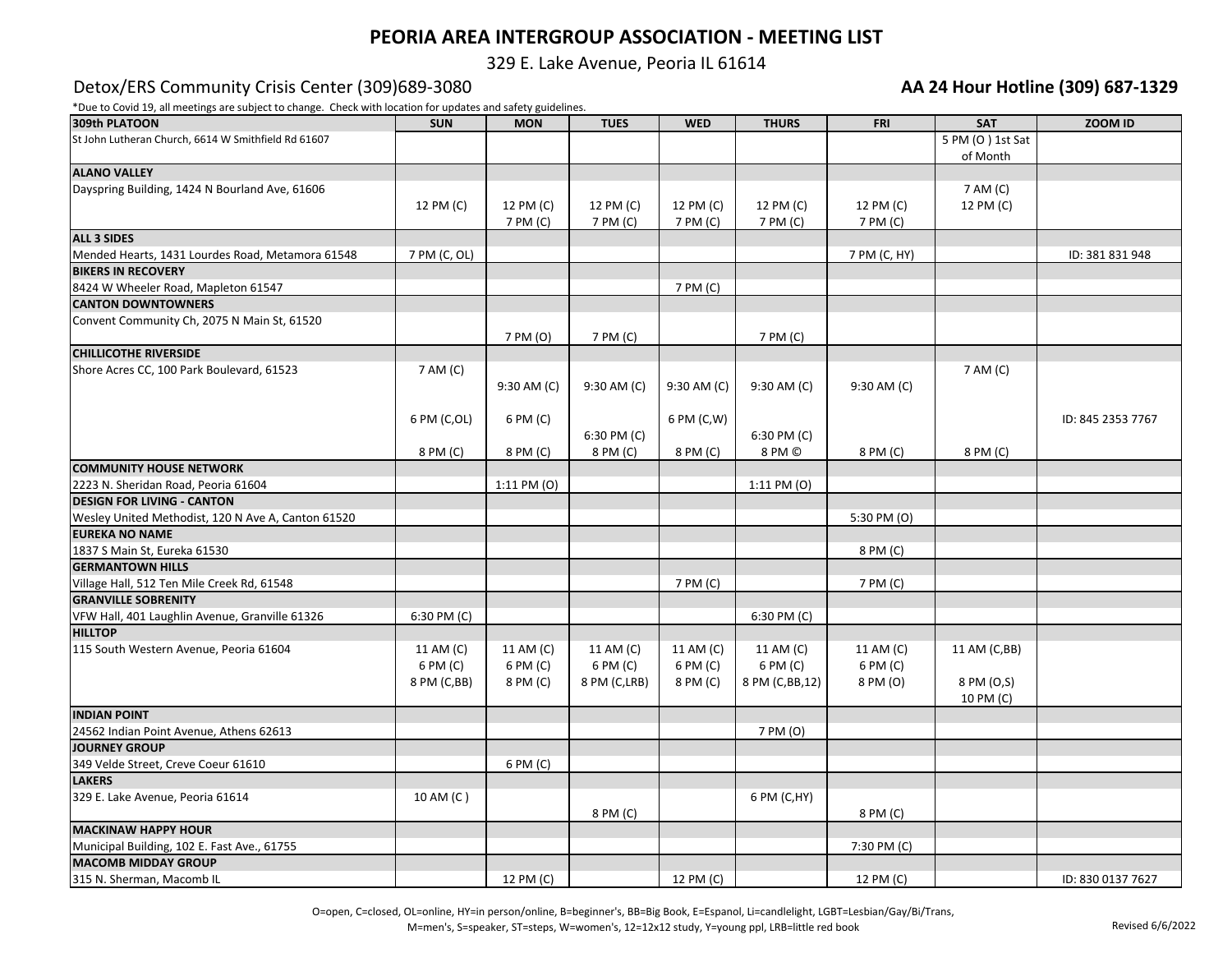# **PEORIA AREA INTERGROUP ASSOCIATION - MEETING LIST**

329 E. Lake Avenue, Peoria IL 61614

### Detox/ERS Community Crisis Center (309)689-3080 **AA 24 Hour Hotline (309) 687-1329**

\*Due to Covid 19, all meetings are subject to change. Check with location for updates and safety guidelines.

| <b>MARSHALL-PUTNAM</b>                                   |                |               |                 |             |              |                  |             |                   |
|----------------------------------------------------------|----------------|---------------|-----------------|-------------|--------------|------------------|-------------|-------------------|
| 1007 North Street, Henry 61537                           | 9:30:00 AM (C) |               |                 |             |              |                  |             |                   |
|                                                          |                | 8 PM (C)      |                 | 8 PM (C)    |              | 8 PM (C, Li)     |             |                   |
| <b>MASON CITY</b>                                        |                |               |                 |             |              |                  |             |                   |
| Lutheran Church, 114 E Walnut, 62664                     |                |               |                 |             |              | 7 PM (C)         |             |                   |
| <b>MINIER MASH</b>                                       | <b>SUN</b>     | <b>MON</b>    | <b>TUES</b>     | <b>WED</b>  | <b>THURS</b> | <b>FRI</b>       | <b>SAT</b>  | ZOOM ID           |
| Liberty Baptist Ch, 212 E Central St, 61759              |                |               | 7:30 PM (C)     |             |              |                  |             |                   |
| <b>MORTON STONE JUG</b>                                  |                |               |                 |             |              |                  |             |                   |
| All Saints Episcopal, 201 W Chicago St, 61550            |                | 6 PM (C)      |                 |             | 6 PM (C)     |                  |             |                   |
| <b>NEW BEGINNINGS</b>                                    |                |               |                 |             |              |                  |             |                   |
| 2815 NE Adams Street, Peoria 61603                       | 9 AM (C)       |               |                 |             |              |                  | 8:30 AM (C) |                   |
|                                                          | 12 PM (C)      | 12 PM (C)     | 12 PM (C)       | 12 PM (C)   | 12 PM (C)    | 12 PM (C)        |             |                   |
|                                                          | 5 PM (C)       | 5 PM (C)      | 5 PM (C)        | 5 PM (C)    | 5 PM (C)     | 5 PM (C,12)      | 5 PM (C)    |                   |
|                                                          | 7 PM (C)       | 7 PM (C)      | 7 PM (C)        | 7 PM (C)    | 7 PM (C,BB)  | 7 PM (O)         | 7 PM (C)    |                   |
| <b>OAK RUN ACORN</b>                                     |                |               |                 |             |              |                  |             |                   |
| Oaks Church, 1868 Congregation Road, Dahinda 61428       |                |               |                 |             | 6 PM (C)     |                  |             |                   |
| PEKIN CELESTIAL                                          |                |               |                 |             |              |                  |             |                   |
| 1208 Maple Street, Pekin 61554                           | 10 AM (C,BB)   | 10 AM (C)     | 10 AM (O)       | 10 AM (C)   | 10 AM (C)    | 10 AM (C)        | 10 AM (C)   |                   |
|                                                          |                |               |                 |             |              |                  | 4 PM (C,W)  |                   |
|                                                          | 6 PM (C)       | 6 PM (C,BB)   | 6 PM (C)        | 6 PM (C,BB) | 6 PM (O)     | 6 PM (C)         | 6 PM (C)    |                   |
|                                                          | 8 PM (C,GV)    | 8 PM (C,Step) | 8 PM (C)        | 8 PM (C)    | 8 PM (C)     | 8 PM (C)         | 8 PM (C)    |                   |
|                                                          |                |               |                 |             |              | 10 PM (C)        |             |                   |
| <b>PEKIN SERENITY</b>                                    |                |               |                 |             |              |                  |             |                   |
| 612 S. 3rd Street, Pekin 61554                           |                | 6 PM (C,W)    |                 |             |              |                  |             |                   |
|                                                          | 8 PM (C)       | 8 PM (C)      | 8 PM (C)        | 8 PM (C)    | 8 PM (C)     | 8 PM (C)         | 8 PM (C)    |                   |
| <b>PIONEER</b>                                           |                |               |                 |             |              |                  |             |                   |
| 2524 W. Farrelly Avenue, Peoria 61615                    | 8:30 AM (C)    | 8:30 AM (C)   | 8:30 AM (C)     | 8:30 AM (C) | 8:30 AM (C)  | 8:30 AM (C)      | 8:30 AM (C) |                   |
|                                                          | 10 AM (C)      |               |                 |             |              |                  |             |                   |
|                                                          | 4 PM (O,HY)    |               |                 |             |              |                  |             | ID: 599 203 0054  |
|                                                          |                |               | 6 PM (C, W, HY) |             |              |                  |             | ID: 599 203 0054  |
|                                                          |                | 6:30 PM (C)   |                 | 6:30 PM (C) |              | 6:30 PM (C)      |             |                   |
| SHARE CLEAN AIR - IN PERSON ONLY                         |                |               |                 |             |              |                  |             |                   |
| 4700 N. University St, Peoria 61614 (wheelchair access,  | 10 AM (C)      | 7 AM (C)      | 7 AM (C)        | 7 AM (C)    | 7 AM (C)     | 7 AM (C)         |             |                   |
| <b>Behind Metro Center</b>                               | 12 PM (C)      | 12 PM (C)     | 12 PM (C)       | 12 PM (C)   | 12 PM (C)    | 12 PM (C)        | 12 PM (C)   |                   |
|                                                          | 4 PM (C,W)     | 4 PM (C)      | 4 PM (C)        | 4 PM (C)    | 4 PM (C)     | 4 PM (C)         |             |                   |
|                                                          | 6 PM (C,Li)    | 6 PM (C,BB)   | 6 PM (C)        | 6 PM (O)    | 6 PM (C,12)  | 6 PM (C)         | 6 PM (C)    |                   |
|                                                          |                | 8 PM (C)      | 8 PM (C)        | 8 PM (C)    |              | 8 PM (C,LGBT,HY) | 8 PM (C,E)  |                   |
| <b>SUNNYLAND PHOENIX</b>                                 |                |               |                 |             |              |                  |             |                   |
| 3919 E. Washington Street, East Peoria 61611 (wheelchair | 11 AM (C)      |               |                 |             |              |                  | 11 AM (C)   |                   |
| access)                                                  | 6 PM (C)       | 6 PM (C)      | 6 PM (C)        | 6 PM (C)    | 6 PM (C)     | 6 PM (C)         | 6 PM (C)    |                   |
|                                                          |                | 8 PM (C)      | 8 PM (C)        | 8 PM (C)    | 8 PM (C)     | 8 PM (C, OL)     |             |                   |
|                                                          |                |               |                 |             |              |                  |             | ID: 677 548 5896  |
| THE WAKE UP CALL                                         |                |               |                 |             |              |                  |             |                   |
| Online only, open speaker meeting                        | 7 AM (C)       | 7 AM (C)      | 7 AM (C)        | 7 AM (C)    | 7 AM (C)     | 7 AM (C)         | 7 AM (C)    | ID: 936 482 462   |
| TREATMENT CENTER - NEWCOMERS AA SPEAKER MTG              |                |               |                 |             |              |                  |             |                   |
| Online only, open speaker meeting                        | 10 AM (O)      |               |                 |             |              |                  |             | ID: 830 0137 7627 |
| <b>WASHINGTON VALLEY FORGE</b>                           |                |               |                 |             |              |                  |             |                   |
| 122 N. Main Street, Washington 61571                     |                | 8 PM (C)      |                 | 8 PM (C)    |              |                  |             |                   |
|                                                          |                |               |                 |             |              |                  |             |                   |

O=open, C=closed, OL=online, HY=in person/online, B=beginner's, BB=Big Book, E=Espanol, Li=candlelight, LGBT=Lesbian/Gay/Bi/Trans,

M=men's, S=speaker, ST=steps, W=women's, 12=12x12 study, Y=young ppl, LRB=little red book Revised 6/6/2022 Revised 6/6/2022